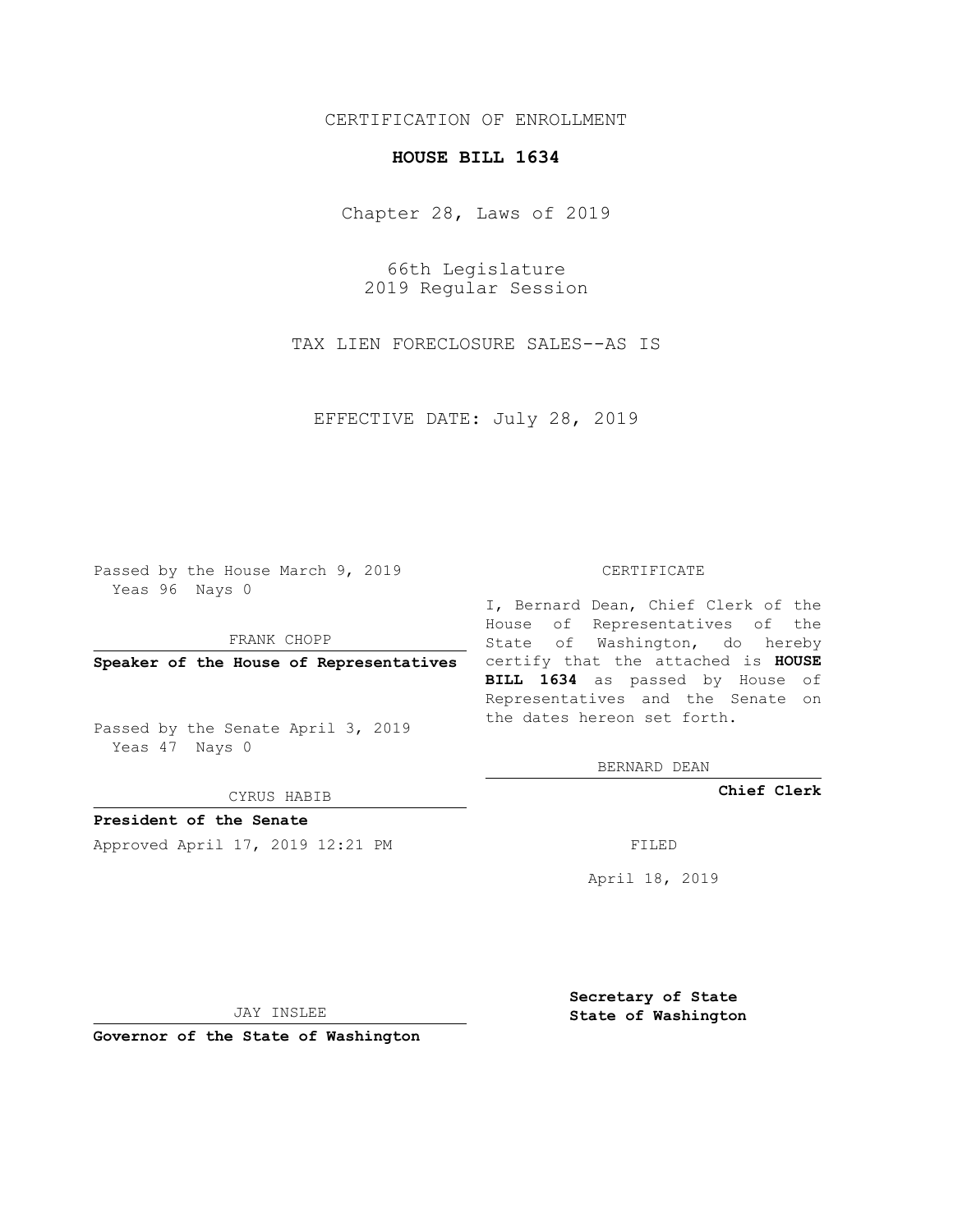Passed Legislature - 2019 Regular Session

**State of Washington 66th Legislature 2019 Regular Session**

**By** Representatives Goehner and Eslick

Read first time 01/25/19. Referred to Committee on Local Government.

 AN ACT Relating to requiring property sold in tax lien foreclosure proceedings to be sold as is; and amending RCW 84.64.080.

BE IT ENACTED BY THE LEGISLATURE OF THE STATE OF WASHINGTON:

 **Sec. 1.** RCW 84.64.080 and 2015 c 95 s 12 are each amended to 5 read as follows:

 (1) The court must examine each application for judgment foreclosing a tax lien, and if a defense (specifying in writing the particular cause of objection) is offered by any person interested in any of the lands or lots to the entry of judgment, the court must hear and determine the matter in a summary manner, without other pleadings, and pronounce judgment. However, the court may, in its discretion, continue a case in which a defense is offered, to secure 13 substantial justice to the contestants.

 (2) In all judicial proceedings for the collection of taxes, and interest and costs thereon, all amendments which by law can be made in any personal action in the court must be allowed. No assessments of property or charge for any of the taxes is illegal on account of any irregularity in the tax list or assessment rolls, or on account 19 of the assessment rolls or tax list not having been made, completed, or returned within the time required by law, or on account of the property having been charged or listed in the assessment or tax lists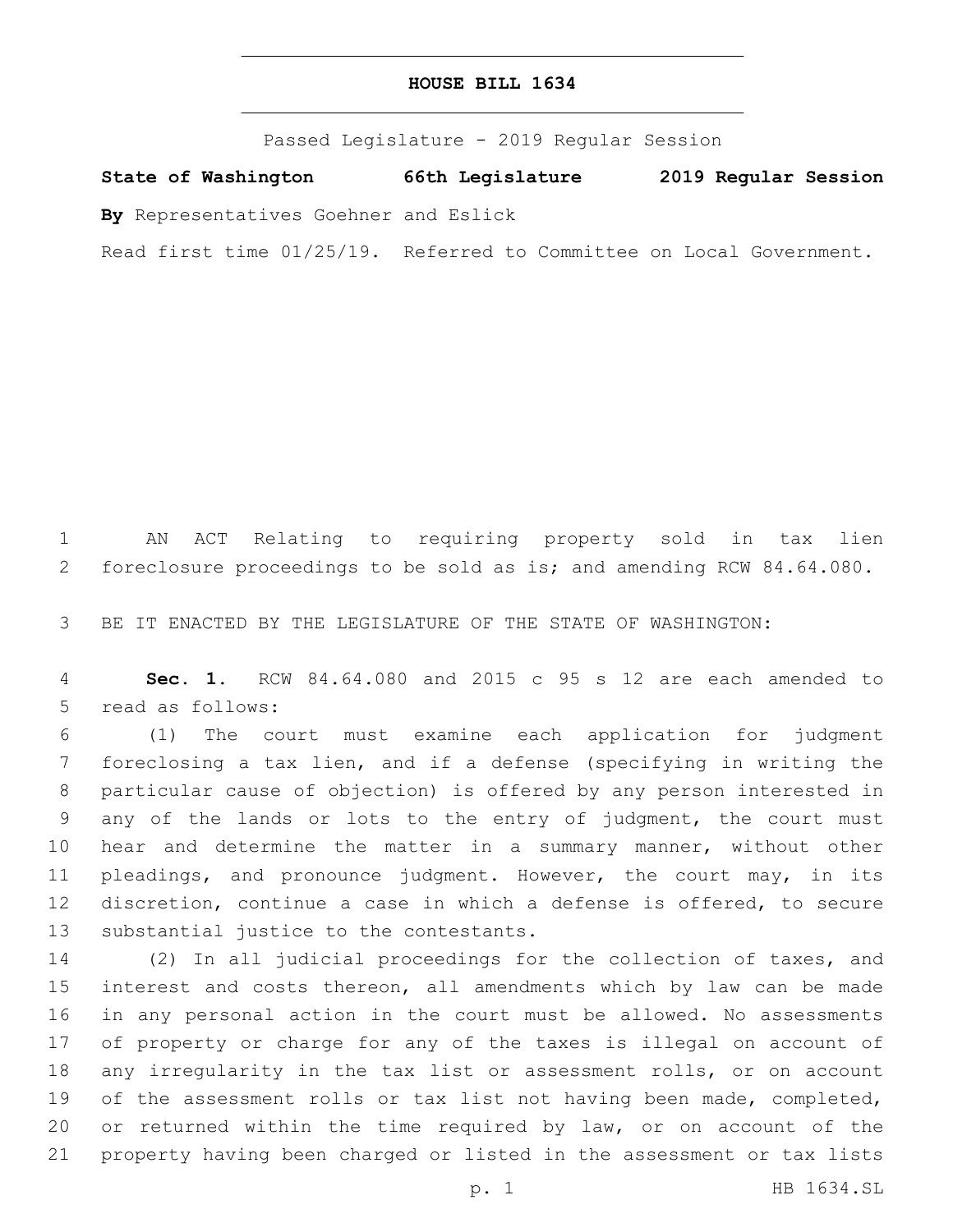without name, or in any other name than that of the owner, and no error or informality in the proceedings of any of the officers connected with the assessment, levying or collection of the taxes, vitiates or in any manner affects the tax or the assessment of the tax. Any irregularities or informality in the assessment rolls or tax lists or in any of the proceedings connected with the assessment or levy of the taxes, or any omission or defective act of any officer connected with the assessment or levying of the taxes, may be, in the discretion of the court, corrected, supplied, and made to conform to 10 the law by the court.

 (3) The court must give judgment for the taxes, interest, and costs that appear to be due upon the several lots or tracts described in the notice of application for judgment. The judgment must be a several judgment against each tract or lot or part of a tract or lot for each kind of tax included therein, including all interest and costs. The court must order and direct the clerk to make and enter an order for the sale of the real property against which judgment is made, or vacate and set aside the certificate of delinquency, or make such other order or judgment as in law or equity may be just. The order must be signed by the judge of the superior court and delivered to the county treasurer. The order is full and sufficient authority for the treasurer to proceed to sell the property for the sum set forth in the order and to take further steps provided by law.

 (4) The county treasurer must immediately after receiving the order and judgment proceed to sell the property as provided in this chapter to the highest and best bidder. The acceptable minimum bid 27 must be the total amount of taxes, interest, and costs. The property 28 must be sold "as is." There is no guarantee or warranty of any kind, express or implied, relative to: Title, eligibility to build upon or 30 subdivide the property; zoning classification; size; location; 31 fitness for any use or purpose; or any other feature or condition of a foreclosed property sold pursuant to this chapter or sold pursuant to chapter 36.35 RCW as a tax title property.

 (5) All sales must be made at a location in the county on a date and time (except Saturdays, Sundays, or legal holidays) as the county treasurer may direct, and continue from day to day (Saturdays, Sundays, and legal holidays excepted) during the same hours until all lots or tracts are sold. The county treasurer must first give notice of the time and place where the sale is to take place for ten days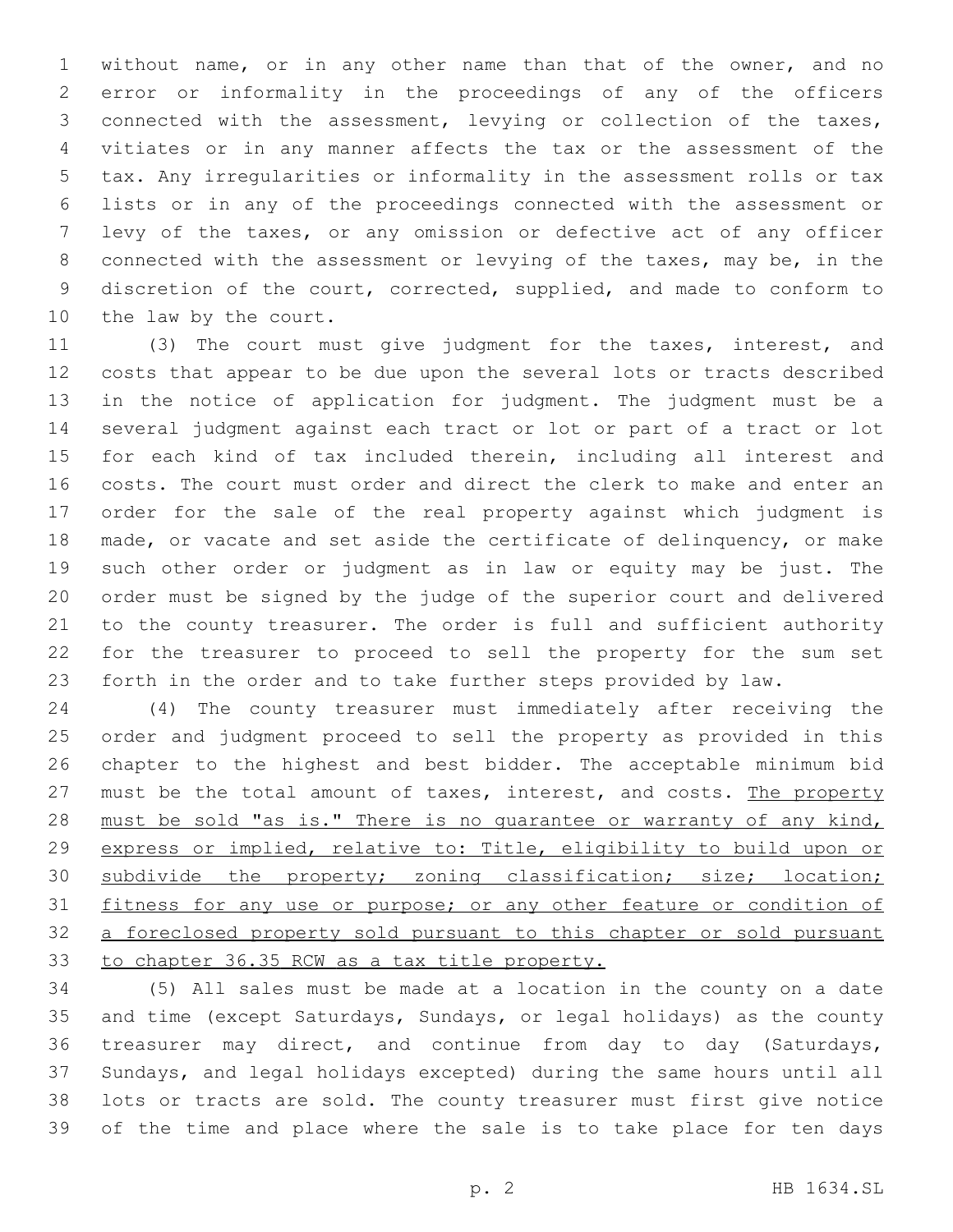successively by posting notice thereof in three public places in the county, one of which must be in the office of the treasurer.

 (6) Unless a sale is conducted pursuant to RCW 84.64.225, notice of a sale must be substantially in the following form:

## 5 TAX JUDGMENT SALE

 Public notice is hereby given that pursuant to real property tax 7 judgment of the superior court of the county of . . . . . in the state of Washington, and an order of sale duly issued by the court, 9 entered the . . . . day of . . . . . . , . . . ., in proceedings for foreclosure of tax liens upon real property, as per provisions of 11 law, I shall on the  $\ldots$  . day of  $\ldots$  . . .,  $\ldots$  . ., at . . . . 12 o'clock a.m., at . . . . . . in the city of . . . . . ., and county 13 of . . . . . ., state of Washington, sell the real property to the highest and best bidder for cash, to satisfy the full amount of 15 taxes, interest and costs adjudged to be due.

 In witness whereof, I have hereunto affixed my hand and seal 17 this . . . . day of . . . . . . , . . . . .

Treasurer of . . . . . . . . . . . . . . . . . . . . county.

 (7) As an alternative to the sale procedure specified in subsections (5) and (6) of this section, the county treasurer may conduct a public auction sale by electronic media pursuant to RCW 84.64.225.22

 (8) No county officer or employee may directly or indirectly be a 24 purchaser of the property at the sale.

 (9) If any buildings or improvements are upon an area encompassing more than one tract or lot, the same must be advertised 27 and sold as a single unit.

 (10) If the highest amount bid for any separate unit tract or lot exceeds the minimum bid due upon the whole property included in the certificate of delinquency, the excess must be refunded, following payment of all recorded water-sewer district liens, on application therefor, to the record owner of the property. The record owner of the property is the person who held title on the date of issuance of the certificate of delinquency. Assignments of interests, deeds, or other documents executed or recorded after filing the certificate of delinquency do not affect the payment of excess funds to the record owner. In the event that no claim for the excess is received by the county treasurer within three years after the date of the sale, the treasurer must at expiration of the three year period deposit the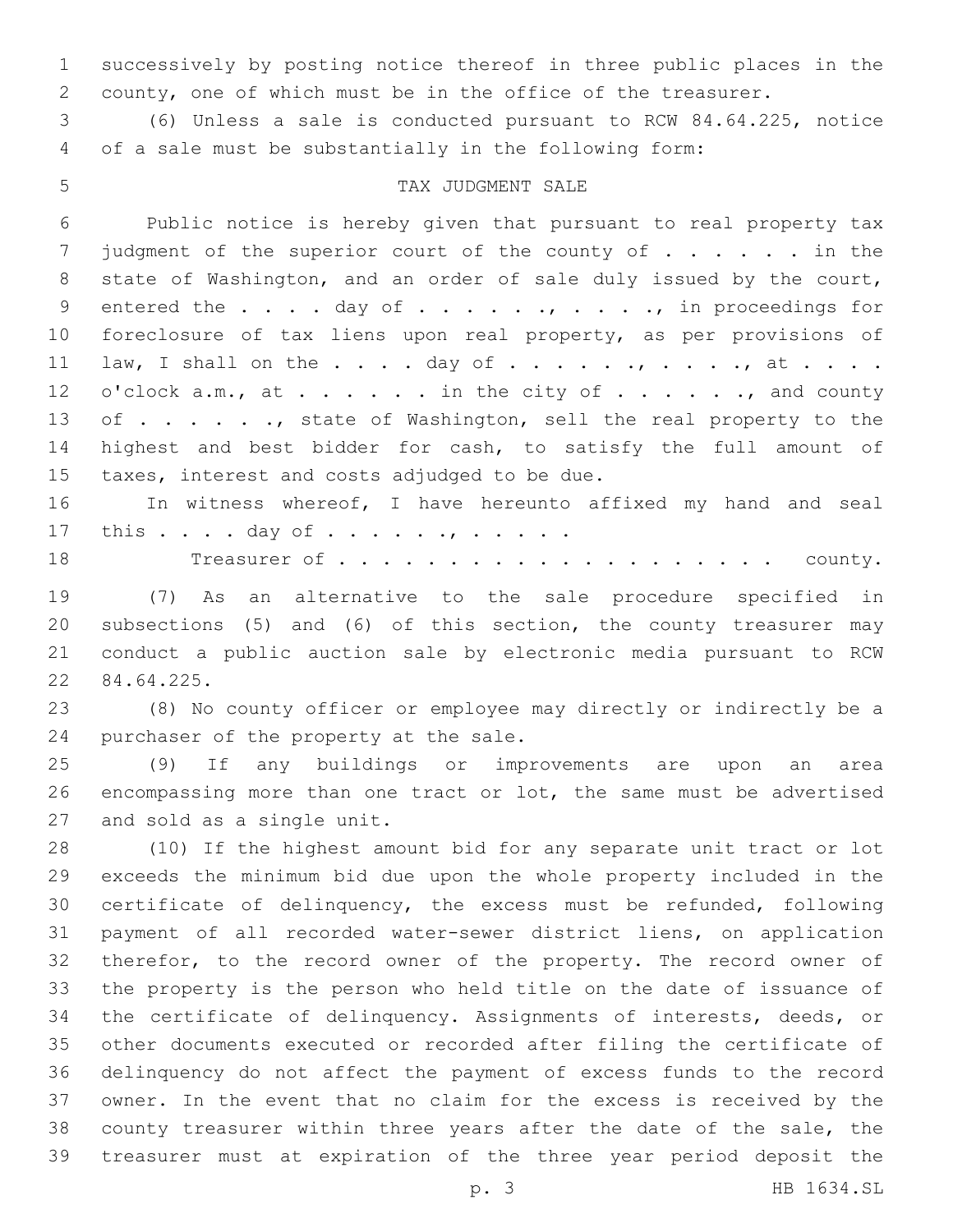1 excess in the current expense fund of the county, which extinguishes 2 all claims by any owner to the excess funds.

 (11) The county treasurer must execute to the purchaser of any piece or parcel of land a tax deed. The tax deed so made by the county treasurer, under the official seal of the treasurer's office, must be recorded in the same manner as other conveyances of real property, and vests in the grantee, his or her heirs and assigns the title to the property therein described, without further 9 acknowledgment or evidence of the conveyance.

- 10 (12) Tax deeds must be substantially in the following form:
- 11 12

13

14 15

 $\begin{matrix} \end{matrix}$  $\overline{ }$  $\left\{ \right.$  $\frac{1}{2}$ 

ss.

J

State of Washington

County of . . . . . . . . .

16 This indenture, made this . . . . day 17 of . . . . . ., . . . . . ., between . . . . . ., as treasurer 18 of . . . . . county, state of Washington, party of the first part, 19 and . . . . . ., party of the second part:

20 Witnesseth, that, whereas, at a public sale of real property held 21 on the  $\ldots$  . day of  $\ldots$  . . . . . . . . . . pursuant to a real 22 property tax judgment entered in the superior court in the county 23 of . . . . . . on the . . . . day of . . . . . . , . . . . , in 24 proceedings to foreclose tax liens upon real property and an order of 25 sale duly issued by the court,  $\cdots$  . . . . duly purchased in 26 compliance with the laws of the state of Washington, the following 27 described real property, to wit: (Here place description of real 28 property conveyed) and that the . . . . . has complied with the 29 laws of the state of Washington necessary to entitle (him, or her or 30 them) to a deed for the real property.

31 Now, therefore, know ye, that, I . . . . . . , county treasurer of 32 the county of . . . . . . , state of Washington, in consideration of 33 the premises and by virtue of the statutes of the state of 34 Washington, in such cases provided, do hereby grant and convey 35 unto . . . . . , his or her heirs and assigns, forever, the real 36 property hereinbefore described.

37 Given under my hand and seal of office this . . . . day 38 of . . . . . ., A.D. . . . .

39 . . . . . . . . . . . . . . . . . . . . . . . . . . . .